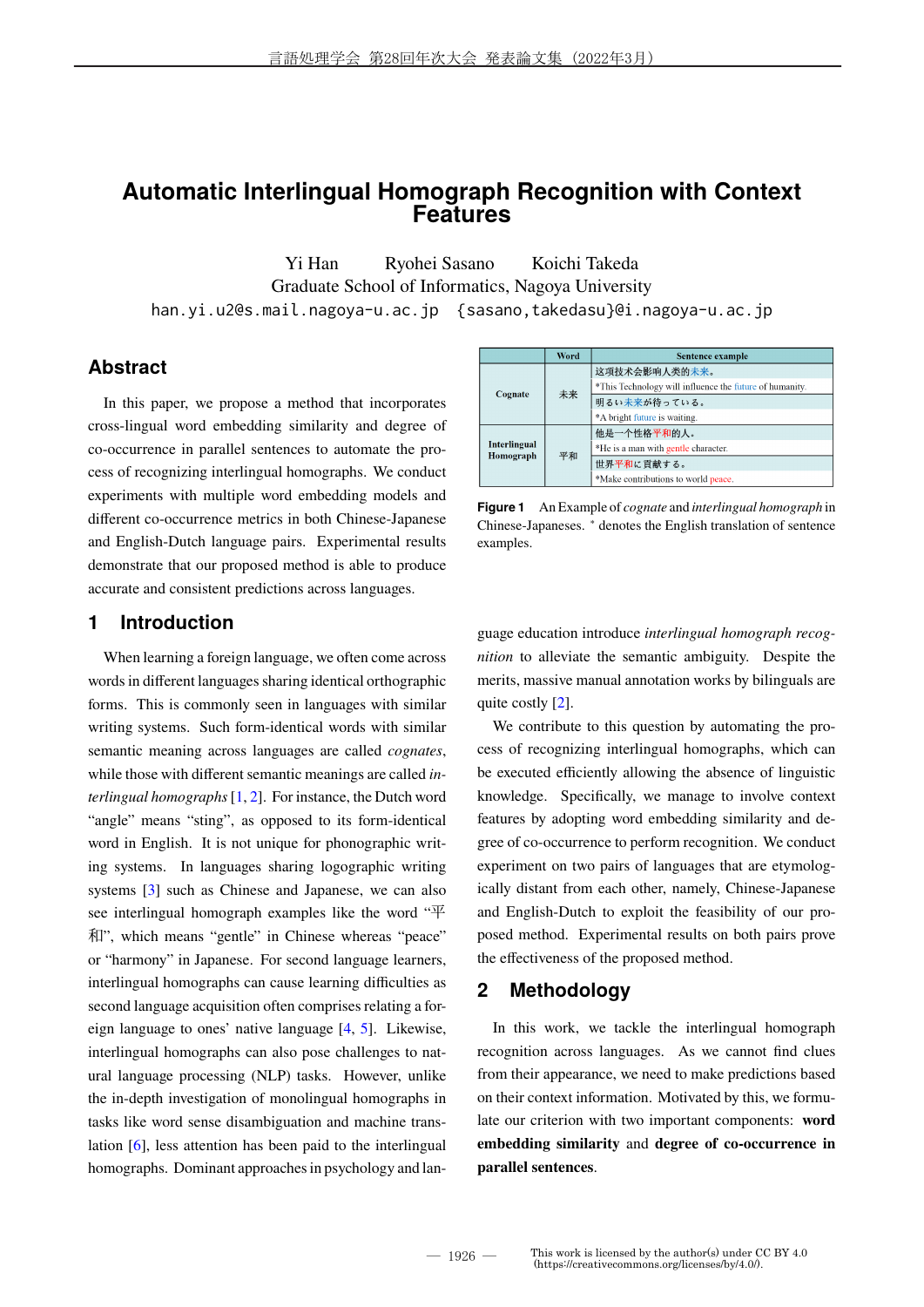## **2.1 Word Embedding Similarity**

The distribution hypothesis suggests that the more semantically similar two words are, the more they occur in similar linguistic contexts [7]. An intuitive way to decide whether a pair of words are cognates or interlingual homographs, is to exploit the word embedding similarity. Generally, there are two types of word embedding, namely the static word embedding, such as Glove[8] and fastText[9], and the dynamic/contextual embedding, such as  $ELMo[10]$  and  $BERT[11]$ .

To compute the similarity of word embeddings, we have to assure that they are in the same vector space. As the words in our setting are from two different languages, we need to introduce an operation: cross-lingual mapping. Cross-lingual mapping aligns independently trained monolingual word embeddings into a single shared space. Existing approaches usually use a bilingual dictionary as supervision signals. Formally, let  $L_1$  and  $L_2$  represent a pair of languages, and let  $u$  and  $v$  represent words from  $L_1$  and *L*<sub>2</sub>. Given a bilingual dictionary  $Z = \{(u_n, v_n)\}_{n=1}^N$ , we obtain representations of each word:  $\mathbf{u}_1, \dots, \mathbf{u}_N, \mathbf{v}_1, \dots, \mathbf{v}_N$ , where  $\mathbf{u}_n, \mathbf{v}_n \in \mathbb{R}^d$ . Mikolov [12] learns the optimal projection matrix  $W$  by minimizing:

$$
W^* = \underset{W \in \mathbb{R}^{d \times d}}{\arg \min} ||W\mathbf{A} - \mathbf{B}||_F, \tag{1}
$$

where **A** and **B** are two matrix containing all embeddings of words in **Z**, namely  $\mathbf{A} = [\mathbf{u}_1, \dots, \mathbf{u}_N], \mathbf{B} = [\mathbf{v}_1, \dots, \mathbf{v}_N],$  $\mathbf{A}, \mathbf{B} \in \mathbb{R}^{d \times N}$ . Xing [13] restrict *W* to be orthogonal, turning Equation 1 into the Procrustes problem [14, 15] by:

$$
W^* = UV^T, \ U\Sigma V^T = \text{SVD}(\mathbf{BA}^T), \tag{2}
$$

where  $SVD(\cdot)$  is the singular value decomposition.

We generally follow Xing's method to get a projection matrix, except that we obtain  $W$  with parallel sentences instead of bilingual dictionary. Let D =  $\{(x_n, y_n)\}_{n=1}^N$ represent a parallel corpus of  $L_1$  and  $L_2$ . For each sentence  $x_n = w_1^1, \dots, w_I^1, y_n = w_1^2, \dots, w_{I'}^2$  we obtain sentence embedding by averaging the word embeddings:

$$
\mathbf{x}_n = \frac{1}{I} \sum_{i=1}^{I} \mathbf{w}_i^1, \quad \mathbf{y}_n = \frac{1}{I'} \sum_{i=1}^{I'} \mathbf{w}_i^2.
$$
 (3)

Thus in our setting,  $\mathbf{A} = [\mathbf{x}_1, \dots, \mathbf{x}_N], \mathbf{B} = [\mathbf{y}_1, \dots, \mathbf{y}_N].$ We then perform Equation 2 to get  $W$ .



**Figure 2** Overview of our proposed method

For a pair of form-identical words  $(z^1, z^2)$ ,  $z^1 \in L_1, z^2 \in$  $L<sub>2</sub>$ , we first obtain word embeddings in corresponding languages  $(\mathbf{z}^1, \mathbf{z}^2)$ , then compute the cosine similarity by:

$$
s = \cos(Wz^1, z^2). \tag{4}
$$

With contextual word embedding models [16], we obtain the embedding of a single word  $\zeta$  in an alternative way: select a set of sentences containing  $z$ ; compute embeddings of  $z$  in every sentence; get the average of all embeddings. For Chinese and Japanese, we take an average embedding of all characters comprising word  $z$ .

# **2.2 Degree of Co-occurrence in Parallel Sentences**

Degree of co-occurrence reveals how often two words occur in similar linguistic contexts. We develop this intuition further and assume that a pair of interlingual homographs are less likely to appear in parallel sentences. We introduce two methods to measure degree of co-occurrence: pointwise mutual information (PMI) and Jaccard similarity coefficient. Given a parallel corpus  $D = \{(x_n, y_n)\}_{n=1}^N$ , the PMI of a pair of form-identical words  $(z^1, z^2)$  is:

$$
PMI(z^1, z^2) = \log \frac{P_D(z^1, z^2)}{P_D(z^1) P_D(z^2)},
$$
 (5)

where  $P_D(z^1, z^2)$  represents the probability of  $z^1 \in \{x_n\}$ meanwhile  $z^2 \in \{y_n\}$ .  $P_D(z^1)$  denotes the probability of  $z^1 \in \{x_n\}$  and  $P_D(z^2)$  denotes the probability of  $z^2 \in \{y_n\}$ Jaccard similarity coefficient is:

Jaccard
$$
(z^1, z^2)
$$
 =  $\frac{C(z^1, z^2)}{C(z^1) + C(z^2) - C(z^1, z^2)}$ , (6)

where  $C(z^1, z^2)$  denotes counts of  $z^1 \in \{x_n\}$  meanwhile  $z^2 \in \{y_n\}$ .  $C(z^1)$  represents counts of  $z^1 \in \{x_n\}$  and  $C(z^2)$ represents counts of  $z^2 \in \{y_n\}.$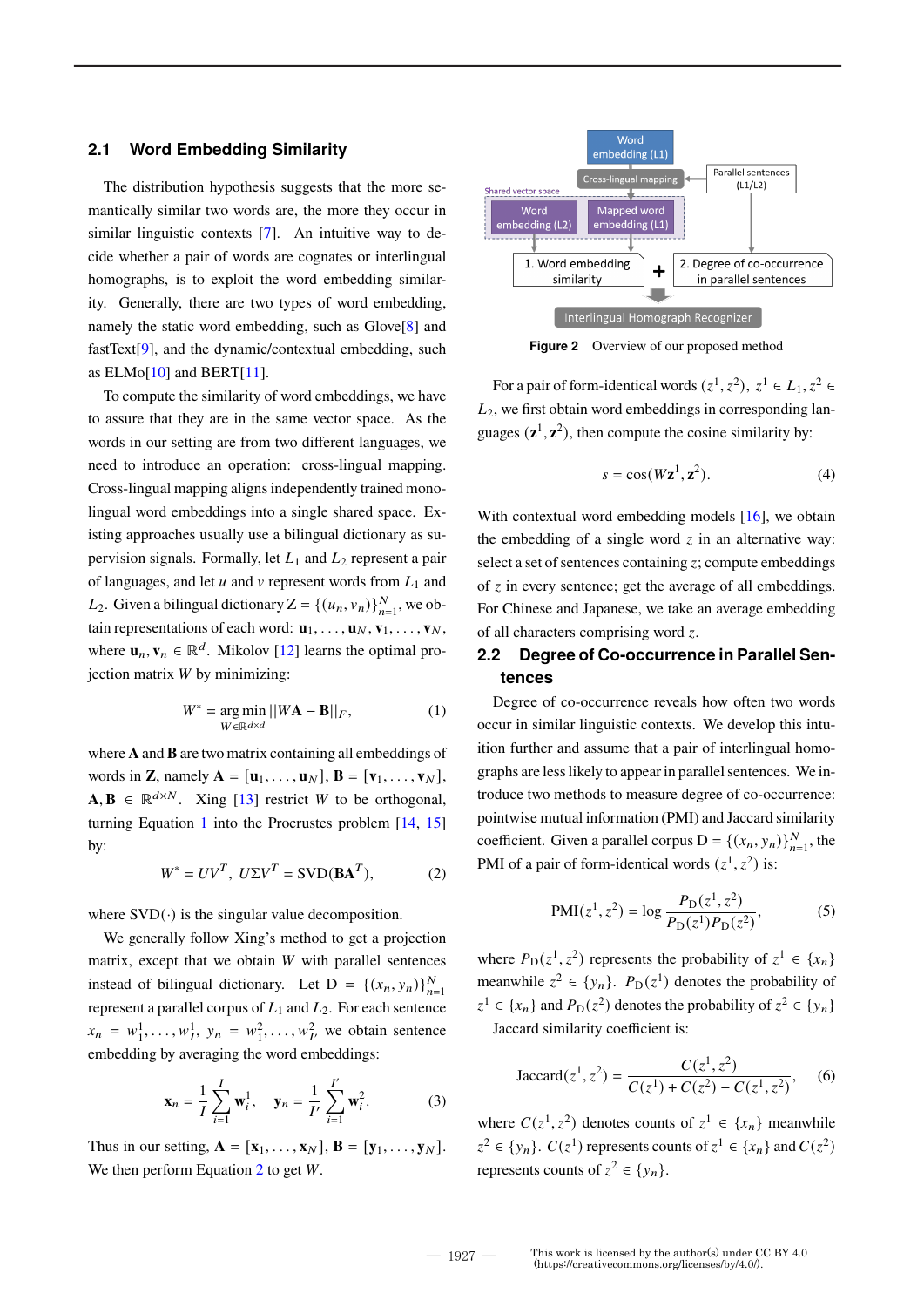| Table 1 | Statistics of cognates and homograph datasets |          |                   |  |  |
|---------|-----------------------------------------------|----------|-------------------|--|--|
|         | Language Pair                                 | Cognates | <b>Homographs</b> |  |  |
|         | Chinese-Japanese                              | 173      | 173               |  |  |
|         | English-Dutch                                 | 52.      | 52                |  |  |

## **2.3 Proposed Method**

Figure 2 illustrates the framework of our proposed method. Given a pair of form-identical words, we first obtain word embeddings with embedding models and align them to a shared space with a linear mapping estimated with a parallel corpus. Then we get a similarity score by computing the cosine similarity of embeddings across languages. We also extract degree of co-occurrence from parallel sentences. Finally, we compute the z-score of the above two scores and fuse them by addition calculation in pairs. We make decisions whether a pair of words are interlingual homographs or cognates by the fusion scores.

## **3 Experiment**

#### **3.1 Dataset**

We conduct experiments on two languages pairs: Chinese-Japanese and English-Dutch. Each language pair involves two datasets, i.e., cognates and interlingual homographs. For English-Dutch language pair, we directly take advantage of an existing database containing English-Dutch cognates and interlingual homographs [17]. For Chinese-Japanese, we refer to a Chinese-Japanese homograph dictionary [18] to derive interlingual homographs. Note that, as our work focuses on interlingual homographs with explicit disparity, we exclude the form-identical words with partially overlapped meanings. We then refer to Chinese-Japanese dictionary [19] to extract identical cognates. Table 1 lists the numbers of cognate pairs and homograph pairs for each of the Chinese-Japanese and English-Dutch datasets. We use Wikipedia dataset<sup>1)</sup> for contextual word embedding extraction. We extract 1 million sentence pairs respectively from Chinese-Japanese and English-Dutch WikiMatrix [20] as parallel sentences.

## **3.2 Word Embedding Models**

We employ fastText [9], BERT, and multilingual BERT (mBERT) [11], representing static word embedding model,

|          | <b>Table 2</b> Pretrained BERT and mBERT Models used in our ex- |  |  |  |
|----------|-----------------------------------------------------------------|--|--|--|
| periment |                                                                 |  |  |  |

| Language     | Model                      |
|--------------|----------------------------|
| Chinese      | bert-base-chinese          |
| Japanese     | bert-base-japanese-char    |
| English      | bert-base-cased            |
| Dutch        | bert-base-dutch-cased      |
| Multilingual | multi cased L12 H 768 A 12 |

monolingual contextual embedding model, and multilingual contextual embedding model, respectively.

For fastText, Facebook has published pretrained 300 dimensional word embeddings<sup>2)</sup> for 157 languages from which we extract embeddings for our target languages. For BERT and mBERT, we use 12-layers transformer encoder pretrained by huggingface with masked language model $ing<sup>3</sup>$ . The contextual word embeddings produced by these models are all 768-dimensional.

It's worth noting that because in Chinese BERT and mBERT, tokens are processed in the form of characters, so we also choose to use Japanese BERT with character-based tokenization instead of commonly used word-base model for coordination and fair comparison. The models used in this work are summarized in Table 2:

#### **3.3 Experimental Settings**

As described in Section 2, we explore the proposed method in three groups of experiments, including the word embedding similarity (EmbSim), degree of co-occurrence (CoR), and the fusion of these two, represented as follows.

- **EmbSim**: fastText, BERT, mBERT
- **CoR**: PMI, Jaccard
- **Fusion**: EmbSim+Jaccard

Particularly, we extract contextual embedding of words in our dataset, described in Section 3.1 by the following procedures. (1) For each word, we search the Wikipedia dataset by the word and select 300 sentences. (2) Derive embedding vectors of this word by putting each selected sentence into a pre-trained contextual embedding language model. (3) Take an average of derived vectors as the integrated representation, i.e., contextual embedding of this word.

Note that, to testify our method in a most general scenario, we conform to the original settings of all above

<sup>1</sup>) https://dumps.wikimedia.org

<sup>2</sup>) https://github.com/facebookresearch/fastText

<sup>3</sup>) https://huggingface.co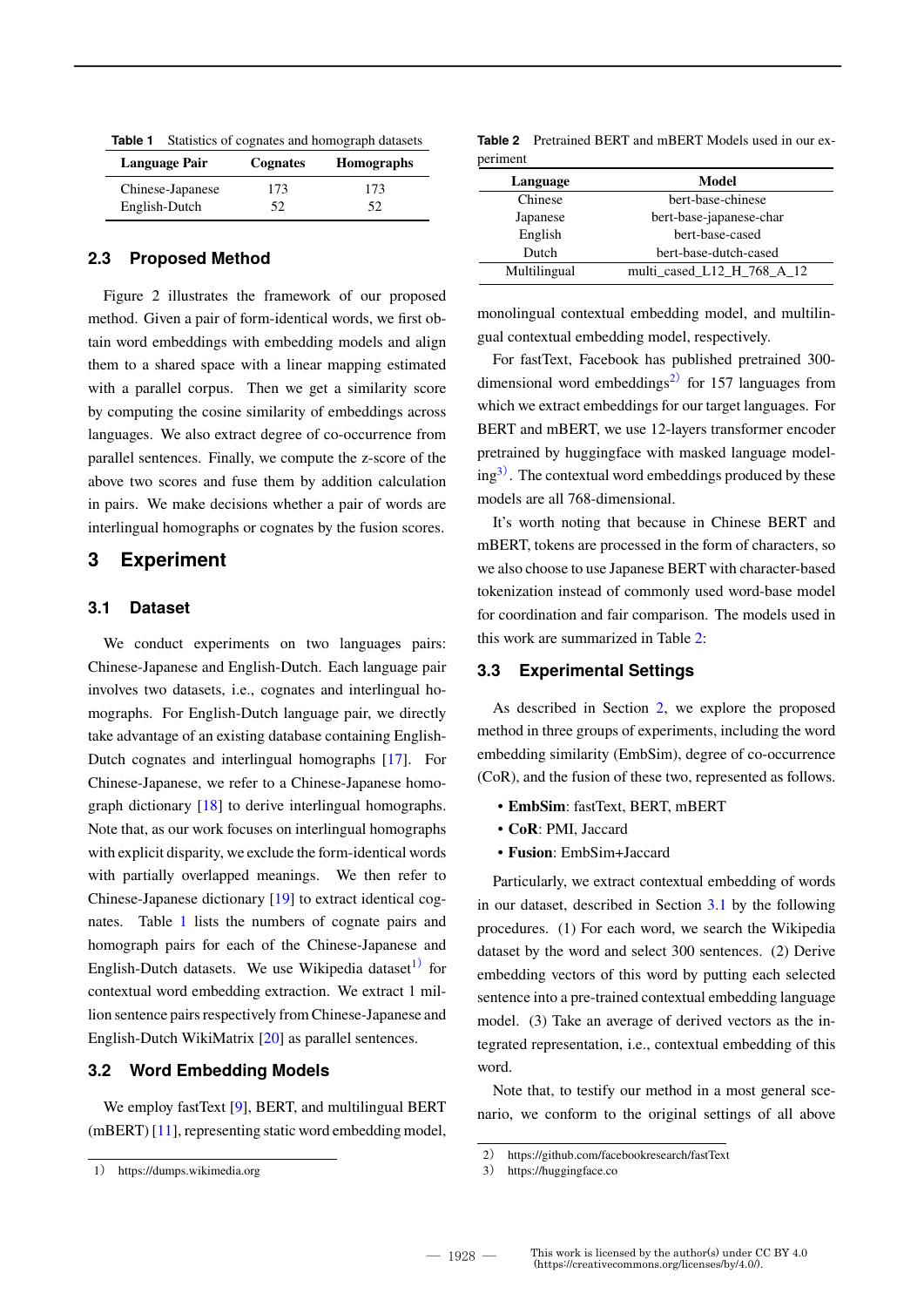| Group<br><b>EmbSim</b><br>CoR<br>Fusion |                  | <b>Chinese-Japanese</b> |       | <b>English-Dutch</b>             |       |
|-----------------------------------------|------------------|-------------------------|-------|----------------------------------|-------|
|                                         | <b>System</b>    | F1                      | Acc.  | F1                               | Acc.  |
|                                         | fastText         | 0.861                   | 0.867 | 0.860                            | 0.865 |
|                                         | <b>BERT</b>      | 0.759                   | 0.817 | 0.757                            | 0.798 |
|                                         | mBERT            | 0.468                   | 0.488 | 0.793                            | 0.760 |
|                                         | <b>PMI</b>       | 0.486                   | 0.509 | 0.603                            | 0.596 |
|                                         | Jaccard          | 0.800                   | 0.817 | 0.783<br>0.869<br>0.772<br>0.830 | 0.798 |
|                                         | fastText+Jaccard | 0.928                   | 0.934 |                                  | 0.875 |
|                                         | BERT+Jaccard     | 0.847                   | 0.845 |                                  | 0.779 |
|                                         | mBERT+Jaccard    | 0.817                   | 0.800 |                                  | 0.826 |

**Table 3** Interlingual homograph recognition performance in terms of F1 score and Accuracy.

**Table 4** A misleading example with contradictory between co-occurrence statistics and PMI scores.

|    |      |      | Word Chinese Japanese Co-occurrence PMI |      |
|----|------|------|-----------------------------------------|------|
| 委員 | 6433 | 6851 | 42.78                                   | 4.58 |
| 一味 | 25.  | 105  |                                         | 5.94 |

mentioned pre-trained language models, without parameter tuning.

## **3.4 Experimental Results**

Table 3 shows the results of all experiments. We report F1 score and accuracy for the assessment of the interlingual recognition capability of our method.

**EmbSim** fastText demonstrates superior performance compared with the other two contextual word embedding models. We attribute contextual word embedding models' inferior performance to the absence of fine-tuning process and the challenge brought by their dynamic property. If we compare monolingual BERT and mBERT, the results vary by languages. Specifically, English-Dutch pair benefits more from mBERT, while Chinese-Japanese pair benefits much more from monolingual BERT.

**CoR** Jaccard much outperforms PMI in both language pairs. We blame PMI's poor performance on the unbalanced numbers of words appearing in WikiMatrix data. Table 4 shows an example to demonstrate this problem, where "委員" is a cognate, which means "committee member" in both Chinese and Japanese, and "一味" is an interlingual homograph, which means "blindly" in Chinese while "conspirators" in Japanese. From the statistics, we can easily draw a conclusion that " $\rightarrow$ 味" is more likely to be an interlingual homograph than "委員", however, the PMI score shows the opposite result.

**Fusion** We choose Jaccard to corporate each method in the EmbSim group. As illustrated, all three methods gain improvements with Jaccard, among which, the fastText+Jaccard won the best place among all set-ups. This shows that semantic information contained in word embeddings sometimes is not enough, it is advisable to supplement it with extra knowledge.

# **4 Conclusion and Future Work**

In this work, we integrate word embedding similarity into degree of co-occurrence in parallel sentences to automatically recognize interlingual homographs in different languages. We perform it on two language pairs, i.e., Chinese-Japanese and English-Dutch, and the experimental results exhibit the effectiveness of our method. fastText shows better performance than contextualized embeddings and by the supplement of Jaccard information, the performance can be further improved in both language pairs.

A gap can be observed between the performance of Chinese-Japanese with mBERT and the other performances. There is a possible reason that too many Chinese and Japanese identical tokens are shared when pretraining multilingual BERT and the oversharing would bring a negative effect to the multilingual pretrained language model. We will test this assumption and try to mitigate this problem in future work.

## **References**

- [1] Ton Dijkstra, Jonathan Grainger, and Walter JB Van Heuven. Recognition of cognates and interlingual homographs: The neglected role of phonology. **Journal of Memory and Language**, Vol. 41, pp. 496–518, 1999.
- [2] Kristin Lemhöfer and Ton Dijkstra. Recognizing cognates and interlingual homographs: Effects of code similarity in language-specific and generalized lexical decision. **Memory & Cognition**, Vol. 32, pp. 533–550, 2004.
- [3] Richard Sproat and Alexander Gutkin. The taxonomy of writing systems: How to measure how logographic a system is. **Computational Linguistics**, pp. 477–528, 2021.
- [4] Kexin Xiong and Katsuo Tamaoka. Investigation on the correspondence between the part-speech characteristics of